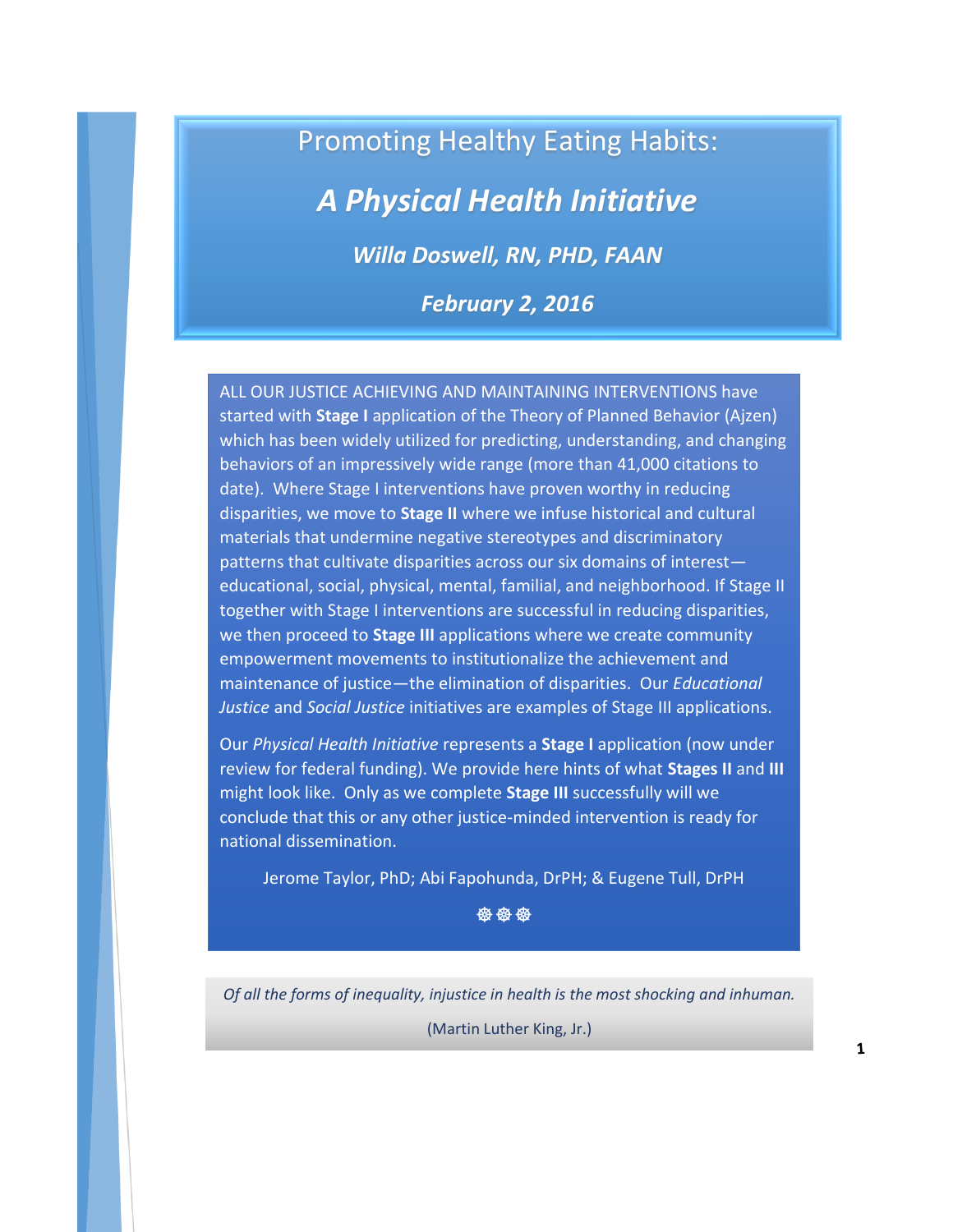### **Healthy Eating Behavior: Operationalize Social Theory (Ajzen)**

#### **Theory** Measurement

#### **1. Attitude (bipolar scale -3 to +3 on the ellipses only (…))**

- 1.1. Eating vegetables 3X a week will…
- 1.2. Eating fruits 3X a week will…
- 1.3. Drinking pop more than 3X per week will…
- 1.4. Eating candy more than 3X per week will…

#### **2. Subjective Norms (unipolar scale 0 to 5)**

- 2.1. My mother thinks eating vegetables 3X per week will…
- 2.2. My mother thinks eating fruits more than 3X per week will…
- 2.3. My mother thinks drinking pop more than 3X per week will…
- 2.4. My mother thinks eating candy more than 3X per week will…
- 2.5. Girls in my group think eating vegetables 3X per week will…
- 2.6. Girls in my group think eating fruits…
- 2.7. Girls in my group think drinking pop…
- 2.8. Girls in my group think eating candy…
- 3. **Perceived Behavioral Control (unipolar scale 0 to 5)**  *When I get busy or feel upset:*
	- 3.1. I will be able to stick to eating vegetables at least 3X per week.
	- 3.2. I will be able to stick to eating fruits.…
	- 3.3. I will be able to avoid drinking pop no more than 3….
	- 3.4. I will be able to avoid eating candy no more than 3….

#### **4. Intention (unipolar 0 to 5)** *Next week I intend to…*

- 4.1. Eat vegetables at least 3 times during the week.
- 4.2. Eat fruits…
- 4.3. Avoid drinking pop no more than 3X….
- 4.4. Avoid eating candy no more than 3X….

#### **5. Behavior (unipolar T or F)**

- 5.1. I ate vegetables 3X times or more this week.
- 5.2. I ate fruits 3X times or more this week.
- 5.3. I drank pop fewer than 3X this week.
- 5.4. I ate candy fewer than 3X times this week.



*Results reported in published literature will be shared in language easily accessible by girls and their mothers.*

*Each girl and her mother are involved in joint sessions with other girls and their mothers where all learn together how to prepare healthy meals.*

*Girls and their mothers are helped to identify things like getting busy or being upset that may weaken their intention to prepare healthy meals. They brainstorm on what they can and will do to prepare healthy meals when such times come.*

*Forecasting is intended to highlight and support intentionality for the week just ahead.*

*Reaching or falling short of intentions provide opportunities for reflection and improvement going forward.*

More than 41,000 citations support the wide range of applications of this wellvalidated theory for predicting and understanding a wide range of social, health, and systemic behaviors.